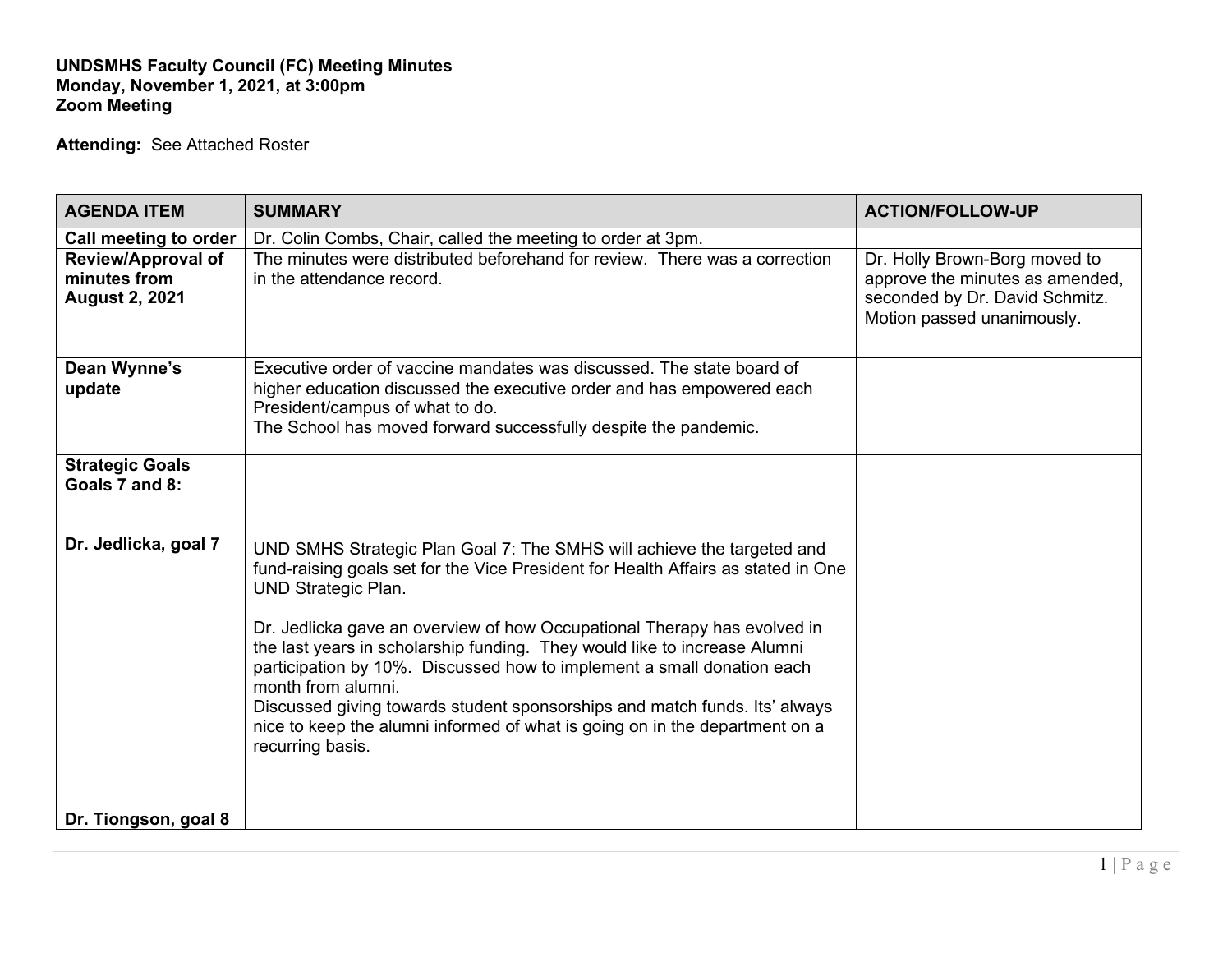|                                         | UND SMHS Strategic Plan Goal 8: The SMHS will enhance its purposes of<br>education, service, and discovery by focusing additional efforts on the broad<br>goals stated in the School's Healthcare Workforce Initiative.<br>Dr. Chris Tiongson discussed how the state loses residents as physicians who<br>would likely stay in ND, when they must travel out of state to complete their<br>residency. Training here leads them more likely to stay here. Making<br>residencies available in ND leads to more retention. |                                                                                          |
|-----------------------------------------|--------------------------------------------------------------------------------------------------------------------------------------------------------------------------------------------------------------------------------------------------------------------------------------------------------------------------------------------------------------------------------------------------------------------------------------------------------------------------------------------------------------------------|------------------------------------------------------------------------------------------|
| <b>Columbia Hall</b><br>Mr. Mike Pieper | Discussed the University plans of Columbia Hall use in the future, perhaps<br>being offline within about 5 years.<br>Working with funding to transfer Merrifield and Twamley for academic halls.<br>The School has discussed what could be available for additional space.<br>Several options are being considered for needed growth of our research<br>areas.                                                                                                                                                           |                                                                                          |
| <b>Consent agenda</b><br>items:         | None                                                                                                                                                                                                                                                                                                                                                                                                                                                                                                                     |                                                                                          |
| <b>Other/informational</b>              | None                                                                                                                                                                                                                                                                                                                                                                                                                                                                                                                     |                                                                                          |
| <b>Announcements</b>                    | Adrienne Salenty and Ericka Johnson joined the meeting to make people<br>aware of the education resources committee that can assist in bringing<br>together resources and tools available in education.                                                                                                                                                                                                                                                                                                                  |                                                                                          |
| <b>Adjournment</b>                      | Meeting adjourned at 3:49pm                                                                                                                                                                                                                                                                                                                                                                                                                                                                                              | Dr.Schwartz moved to adjourn the<br>meeting, seconded by Dr.Allen, all<br>were in favor. |

Submitted by Jeanette Gratton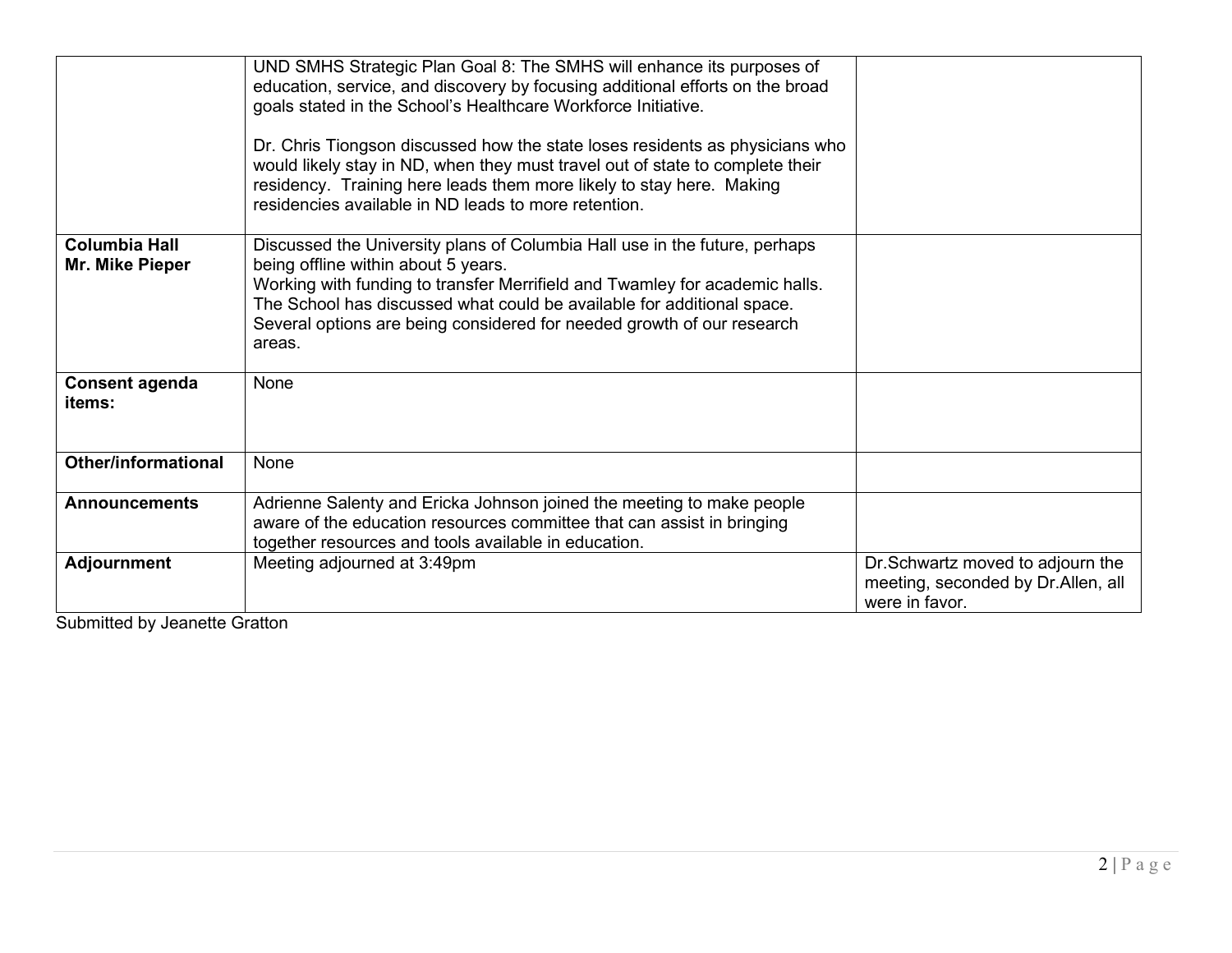## **Record of Attendance: November 1, 2021 Faculty Council**

| <b>Voting Members</b> | <b>Present</b>     | <b>Absent</b> | <b>Excused</b> |
|-----------------------|--------------------|---------------|----------------|
| Allen, Jon            | X                  |               |                |
| Bakke, Becca          | $\sf X$            |               |                |
| Bande, Dinesh         |                    |               | Χ              |
| Brown-Borg, Holly     | Χ                  |               |                |
| Chen, Xuesong         | $\sf X$            |               |                |
| Christianson, Mark    |                    |               | $\sf X$        |
| Combs, Colin          | $\mathsf X$        |               |                |
| Crichlow, Candice     |                    |               | Χ              |
| Dunlevy, Jane         | Χ                  |               |                |
| Dyke, Mac X           |                    |               | Χ              |
| Flom-Meland, Cindy    | $\mathsf{X}% _{0}$ |               |                |
| Geiger, Jonathan      |                    |               | $\mathsf X$    |
| Henry, Keith          |                    |               | Χ              |
| Jedlicka, Janet       | $\mathsf X$        |               |                |
| Jurivich, Donald      |                    |               | $\sf X$        |
| Lou, Jau-Shin         | Χ                  |               |                |
| Lutz, Dennis          | Χ                  |               |                |
| McHugo, Jeanie        | Χ                  |               |                |
| McLean, Andrew        | $\mathsf X$        |               |                |
| Metzger, Jay          |                    |               | Χ              |
| Milavetz, Barry       | Χ                  |               |                |
| Ray, Linda            | Χ                  |               |                |
| Roller, Luke          |                    |               | Χ              |
| Schmitz, David        | Χ                  |               |                |
| Schwartz, Gary        | Χ                  |               |                |
| Sens, Mary Ann        |                    |               | Χ              |
| Solberg, Brooke       | Χ                  |               |                |